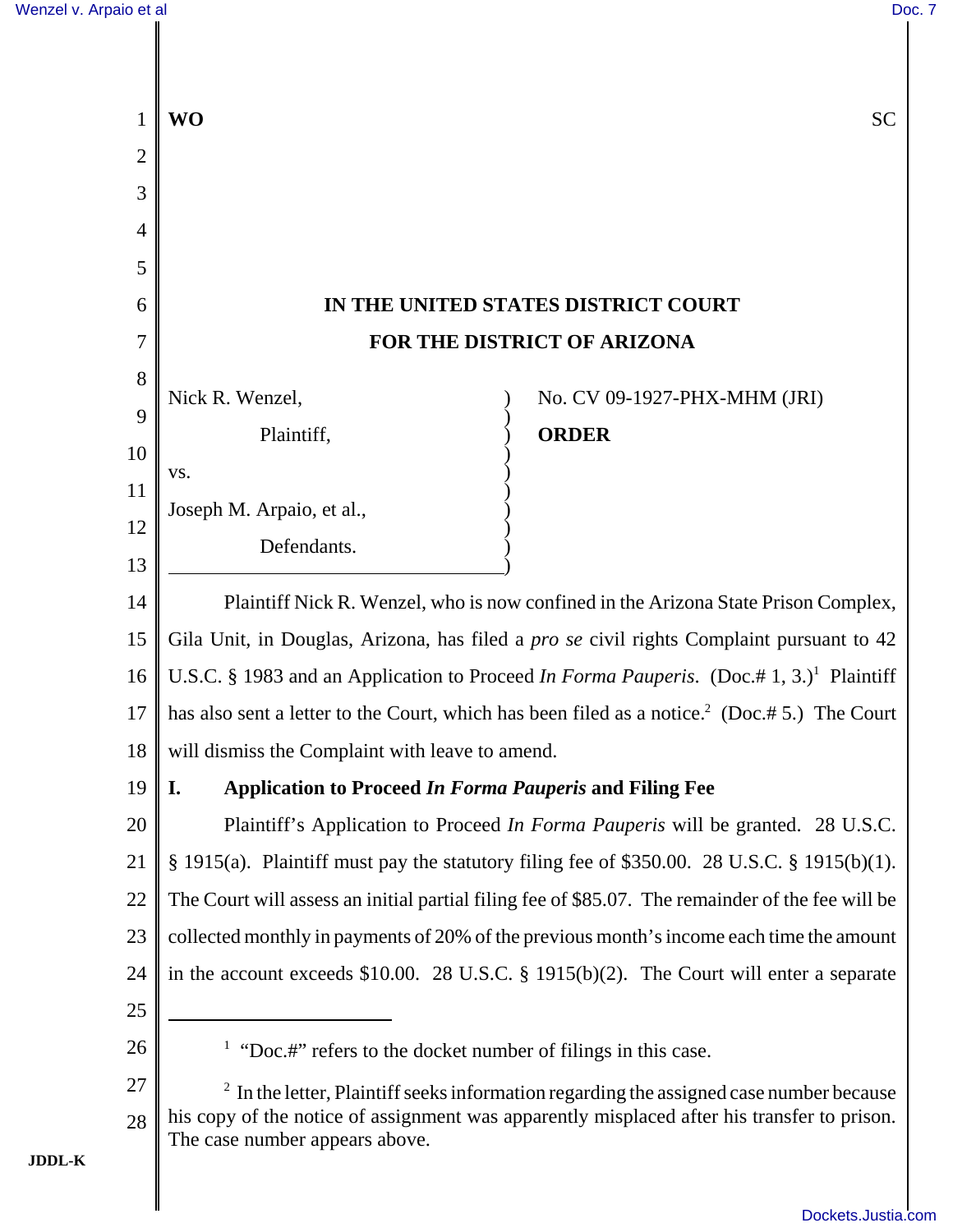1 2 Order requiring the appropriate government agency to collect and forward the fees according to the statutory formula.

3

## **II. Statutory Screening of Prisoner Complaints**

4 5 6 7 8  $\overline{Q}$ The Court is required to screen complaints brought by prisoners seeking relief against a governmental entity or an officer or an employee of a governmental entity. 28 U.S.C. § 1915A(a). The Court must dismiss a complaint or portion thereof if a plaintiff has raised claims that are legally frivolous or malicious, that fail to state a claim upon which relief may be granted, or that seek monetary relief from a defendant who is immune from such relief. 28 U.S.C. § 1915A(b)(1), (2).

10 11 12 13 14 15 A pleading must contain a "short and plain statement of the claim *showing* that the pleader is entitled to relief." Fed. R. Civ. P. 8(a)(2) (emphasis added). While Rule 8 does not demand detailed factual allegations, "it demands more than an unadorned, the-defendantunlawfully-harmed-me accusation." Ashcroft v. Iqbal, 129 S. Ct. 1937, 1949 (2009). "Threadbare recitals of the elements of a cause of action, supported by mere conclusory statements, do not suffice." Id.

16 17 18 19 20 21 22 23 24 "[A] complaint must contain sufficient factual matter, accepted as true, to 'state a claim to relief that is plausible on its face." Id. (quoting Bell Atlantic Corp. v. Twombly, 550 U.S. 544, 570 (2007)). A claim is plausible "when the plaintiff pleads factual content that allows the court to draw the reasonable inference that the defendant is liable for the misconduct alleged." Id. "Determining whether a complaint states a plausible claim for relief [is] . . . a context-specific task that requires the reviewing court to draw on its judicial experience and common sense." Id. at 1950. Thus, although a plaintiff's specific factual allegations may be consistent with a constitutional claim, a court must assess whether there are other "more likely explanations" for a defendant's conduct. Id. at 1951.

25 26 27 28 If the Court determines that a pleading could be cured by the allegation of other facts, a *pro se* litigant is entitled to an opportunity to amend a complaint before dismissal of the action. See Lopez v. Smith, 203 F.3d 1122, 1127-29 (9th Cir. 2000) (*en banc*). The Court should not, however, advise the litigant how to cure the defects. This type of advice "would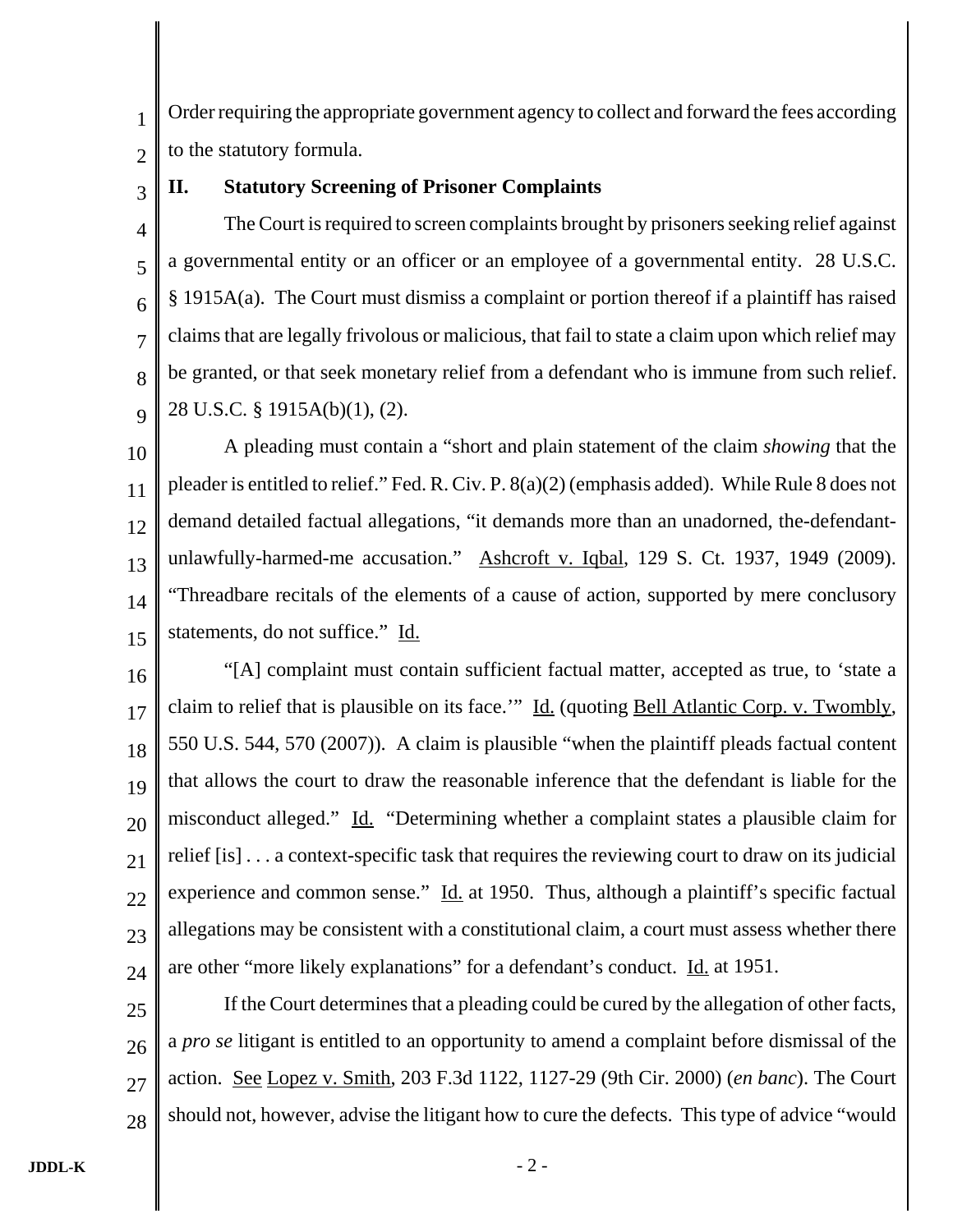1 2 3 4 5 undermine district judges' role as impartial decisionmakers." Pliler v. Ford, 542 U.S. 225, 231 (2004); see also Lopez, 203 F.3d at 1131 n.13 (declining to decide whether the court was required to inform a litigant of deficiencies). Plaintiff's Complaint will be dismissed for failure to state a claim, with leave to amend because the Complaint may possibly be saved by amendment.

#### 6 **III. Complaint**

7 8 9 10 11 12 Plaintiff alleges three claims for failure to protect, constitutionally inadequate medical care, and state law negligence regarding events while he was held as a pretrial detainee in Maricopa County's Fourth Avenue Jail. Plaintiff sues Maricopa County Sheriff Joseph M. Arpaio; the Maricopa County Sheriff's Office (MCSO); Maricopa County; Maricopa County Correctional Health Services (CHS); ABC agencies 1-10; ABC Companies 1-10; and Does 1 to 20. Plaintiff seeks compensatory relief.

13 14 15 16 17 18 19 20 21 22 23 24 25 26 27 28 Plaintiff alleges the following facts in his Complaint: On November 5, 2008, Plaintiff and 27 other pretrial detainees were to be transported from the Fourth Avenue Jail to court in Glendale. Deputy A handcuffed Plaintiff and chained his legs to several other detainees before putting the detainees into the transport vehicle. Plaintiff and other detainees noticed a strong smell of alcohol from Deputy A. Plaintiff asked Deputy A whether he had arrests for driving under the influence. Deputy A told Plaintiff that he had been arrested at least four times before being hired by MCSO and assigned as a transportation officer and driver. Plaintiff objected to overcrowding and the lack of seats and safety restraints for the detainees, but Deputy A ordered Plaintiff into the vehicle and to sit on the floor. Deputy A drove the vehicle erratically causing the detainees to be shaken, thrown, and buffeted. When they arrived at the Glendale court, Deputy A drove the vehicle into a side wall of the court building, which Plaintiff attributes to being inebriated. Plaintiff's back, neck, and right leg were injured, although Plaintiff does not describe the nature or severity of his injuries. Plaintiff was denied immediate medical attention and Deputy A and other officers refused to call police or emergency medical personnel, but instead forced the detainees into a small holding pen. Plaintiff attempted to inform Deputy A and other officers of his "serious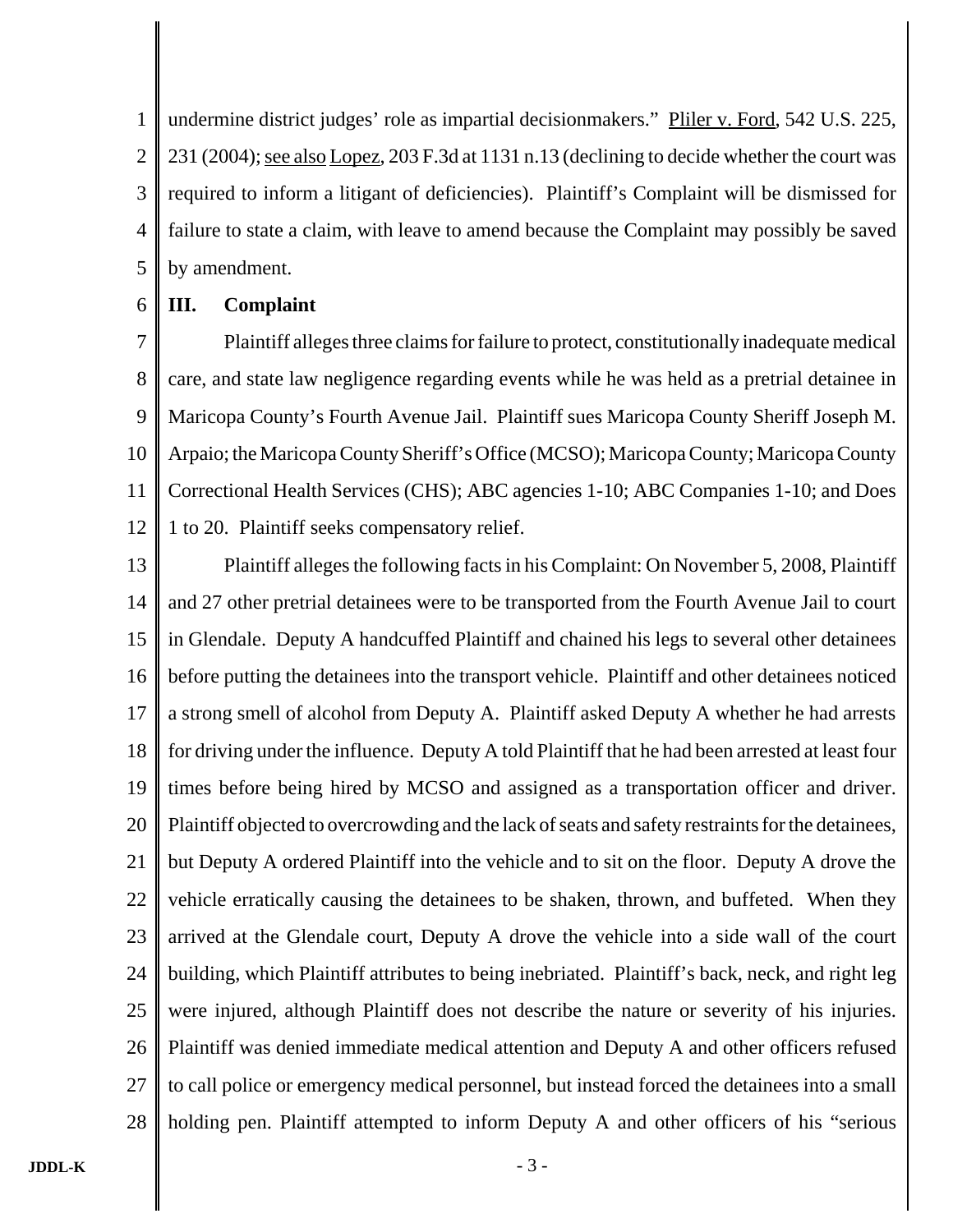1 injuries," but he was "deliberately ignored." (Doc.# 1 at 3C.)

#### 2 **IV. Failure to State a Claim Under § 1983**

3 4 5 6 7 8 9 To state a claim under § 1983, a plaintiff must allege facts supporting that (1) the conduct about which he complains was committed by a person acting under the color of state law and (2) the conduct deprived him of a federal constitutional or statutory right. Wood v. Ostrander, 879 F.2d 583, 587 (9th Cir. 1989). In addition, a plaintiff must allege that he suffered a specific injury as a result of the conduct of a particular defendant and he must allege an affirmative link between the injury and the conduct of that defendant. Rizzo v. Goode, 423 U.S. 362, 371-72, 377 (1976).

10

#### **A. Fictitious Defendants**

11 12 13 14 15 16 17 Plaintiff sues numerous fictitiously-identified Defendants without alleging how any fictitiously-named Defendant violated his constitutional or statutory rights. Generally, the use of anonymous type appellations to identify defendants is not favored. Rule 10(a) of the Federal Rules of Civil Procedure requires the plaintiff to include the names of the parties in the action. As a practical matter, it is impossible in most instances for the United States Marshal or his designee to serve a summons and complaint or amended complaint upon an anonymous defendant.

18 19 20 21 22 23 24 25 26 27 28 The Ninth Circuit has held that where identity is unknown prior to the filing of a complaint, the plaintiff should be given an opportunity through discovery to identify the unknown defendants, unless it is clear that discovery would not uncover the identities, or that the complaint would be dismissed on other grounds. Wakefield v. Thompson, 177 F.3d 1160, 1163 (9th Cir. 1999) (citing Gillespie v. Civiletti, 629 F.2d 637, 642 (9th Cir. 1980)). Where the names of individual defendants are unknown at the time a complaint is filed, a plaintiff may refer to the individual unknown defendants fictitiously as John Doe 1, John Doe 2, John Doe 3, and so on, and allege facts to support how each particular Doe defendant violated the plaintiff's constitutional rights. Where an unknown defendant is an entity, a plaintiff may refer to that entity as Doe Entity 1, Doe Entity 2 and so. He must also allege facts to support that the entity acted under color of state law and how it violated the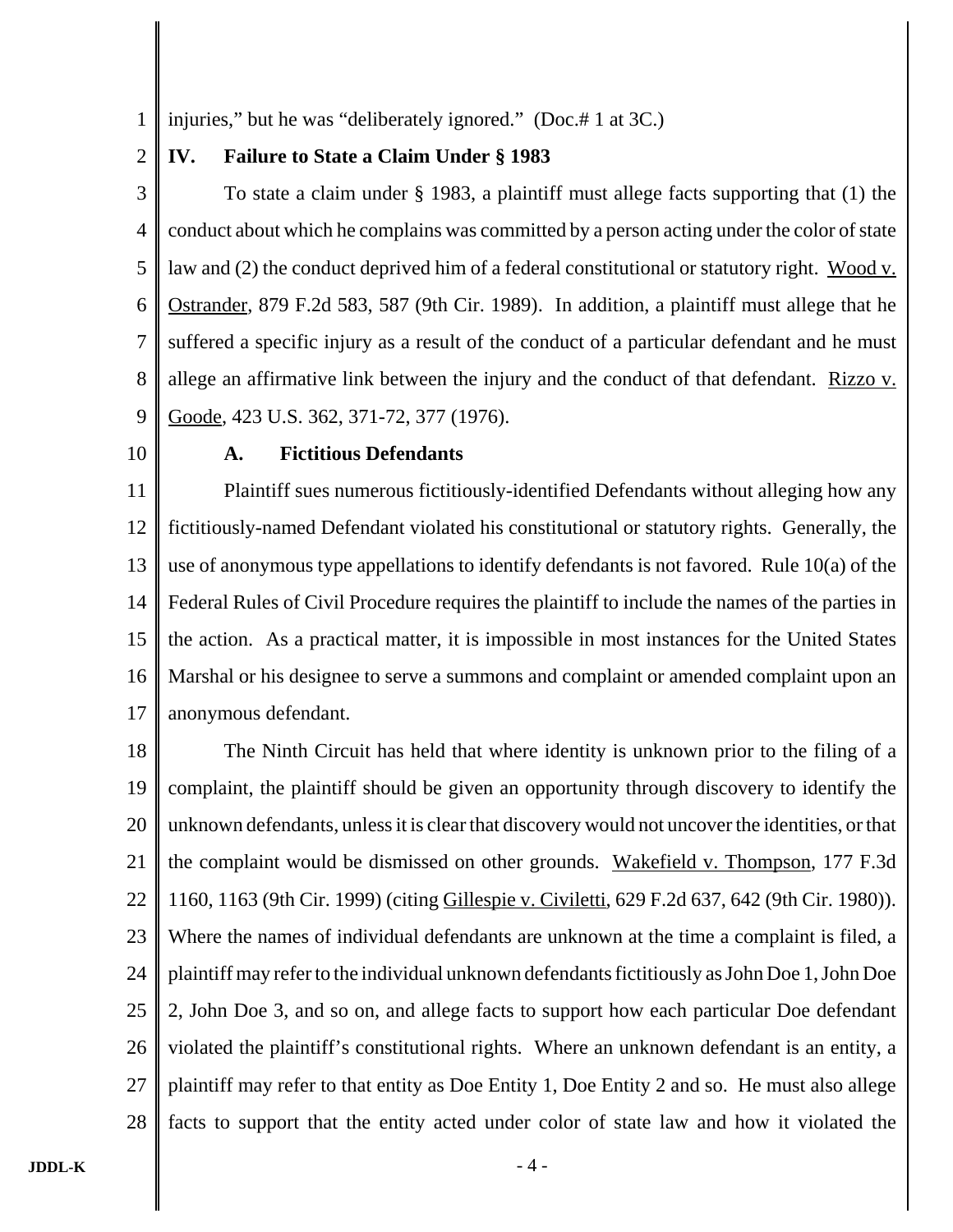1 2 3 plaintiff's constitutional rights. The plaintiff may thereafter use the discovery processes to obtain the names of fictitiously-named defendants whom he believes violated his constitutional rights and seek leave to amend to name those defendants.

4

#### **B. MCSO**

5 6 7 8 9 10 Plaintiff also sues MCSO; however, it is not a proper Defendant. In Arizona, the responsibility for operating jails and caring for prisoners is placed by law upon the sheriff and the County. See A.R.S. §§ 11-251(8), 11-291(A), 11-441(A)(5), 31-101. MCSO is simply an administrative creation of the sheriff to allow him to carry out his statutory duties and is not a "person" amenable to suit pursuant to § 1983. Accordingly, MCSO will be dismissed from this action as a Defendant.

11

## **C. Sheriff Arpaio**

12 13 14 15 16 17 18 19 20 21 22 23 24 Plaintiff sues Maricopa County Sheriff Arpaio. Although Arpaio may properly be sued for constitutional violations, Plaintiff fails to state a claim against him. "A plaintiff must allege facts, not simply conclusions, that show that an individual was personally involved in the deprivation of his civil rights." Barren v. Harrington, 152 F.3d 1193, 1194 (9th Cir. 1998). For an individual to be liable in his official capacity, a plaintiff must allege that the official acted as a result of a policy, practice, or custom. See Cortez v. County of Los Angeles, 294 F.3d 1186, 1188 (9th Cir. 2001). Further, there is no *respondeat superior* liability under § 1983, so a defendant's position as the supervisor of a someone who allegedly violated a plaintiff's constitutional rights does not make him liable. Monell v. Dep't of Soc. Servs., 436 U.S. 658, 691 (1978); Taylor v. List, 880 F.2d 1040, 1045 (9th Cir. 1989). A supervisor in his individual capacity, "is only liable for constitutional violations of his subordinates if the supervisor participated in or directed the violations, or knew of the violations and failed to act to prevent them." Taylor, 880 F.2d at 1045.

25 26 27 28 Plaintiff merely makes vague and conclusory assertions that Arpaio was aware of "unlawful conduct" of subordinate staff that violated Plaintiff's constitutional rights. As noted above, *respondeat superior* does not support liability under § 1983 and Plaintiff fails to allege *facts* to support that Arpaio enacted or enforced a policy, custom, or practice that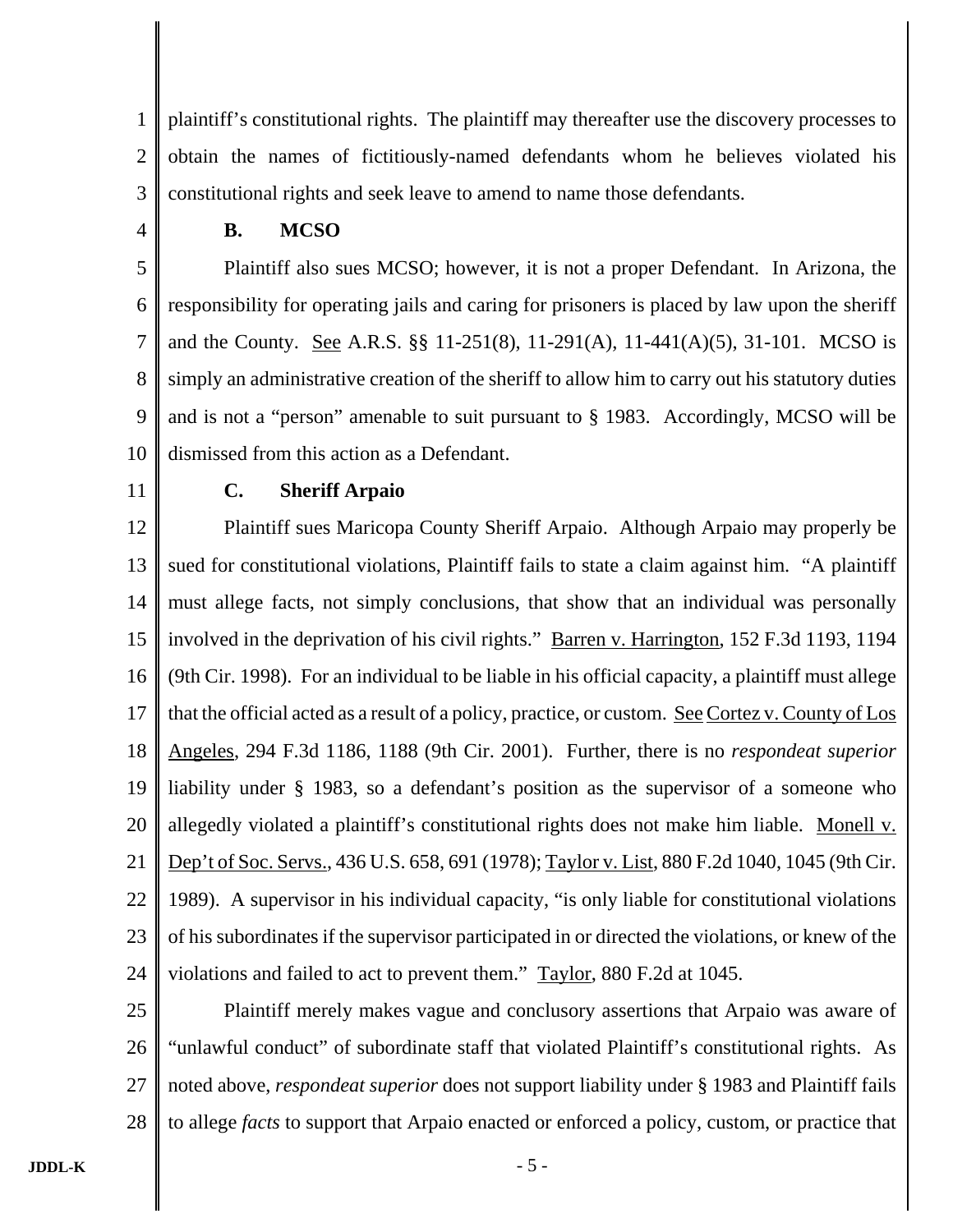1 2 3 4 resulted in the denial of Plaintiff's constitutional rights. Plaintiff also fails to allege *facts* to support that Arpaio directly violated his constitutional rights or that he was aware that Plaintiff's rights were being violated but failed to act. Plaintiff therefore fails to state a claim against Arpaio in his Complaint.

5

#### **D. Maricopa County**

6 7 8 9 10 11 12 13 14 15 16 17 18 19 20 21 22 Plaintiff also sues Maricopa County. A municipality, such as Maricopa County, may not be held liable unless its policy or custom caused the constitutional injury. See Leatherman v. Tarrant County Narcotics Intelligence and Coordination Unit, 507 U.S. 163, 166 (1993); Monell, 436 U.S. 658, 694 (1978). Thus, a municipality may not be sued solely because an injury was inflicted by one of its employees or agents. Long v. County of Los Angeles, 442 F.3d 1178, 1185 (9th Cir. 2006). Rather, the municipality is liable only when the execution of its policy or custom inflicts the constitutional injury. <u>Id.; Miranda v. City</u> of Cornelius, 429 F.3d 858, 868 (9th Cir. 2005). Therefore, a plaintiff cannot state a § 1983 claim against a municipal defendant unless he alleges that the municipal defendant maintained a policy or custom pertinent to the plaintiff's alleged injury and explains how such policy or custom caused his injury. Sadoski v. Mosley, 435 F.3d 1076, 1080 (9th Cir. 2006) (affirming dismissal of a municipal defendant pursuant to Fed. R. Civ. P. 12(b)(6)). Plaintiff makes only vague and conclusory assertions that Maricopa County has a custom, practice or policy that resulted in a denial of Plaintiff's constitutional rights. He does not allege facts to support that Maricopa County maintains a policy or custom that resulted in the violation of his constitutional rights. Therefore, he fails to state a claim against Maricopa County.

23

#### **E. Threat to Safety/Failure to Protect**

24 25 26 27 28 In Count I, Plaintiff alleges a claim for threat to his safety or failure to protect. Jailors are required to take reasonable measures to guarantee the safety of inmates and officials have a duty to protect prisoners from violence at the hands of other prisoners. Farmer v. Brennan, 511 U.S. 825, 832-33 (1994); Frost v. Agnos, 152 F.3d 1124, 1128 (9th Cir. 1998). To state a claim for threats to safety, an inmate must allege facts to support that he was incarcerated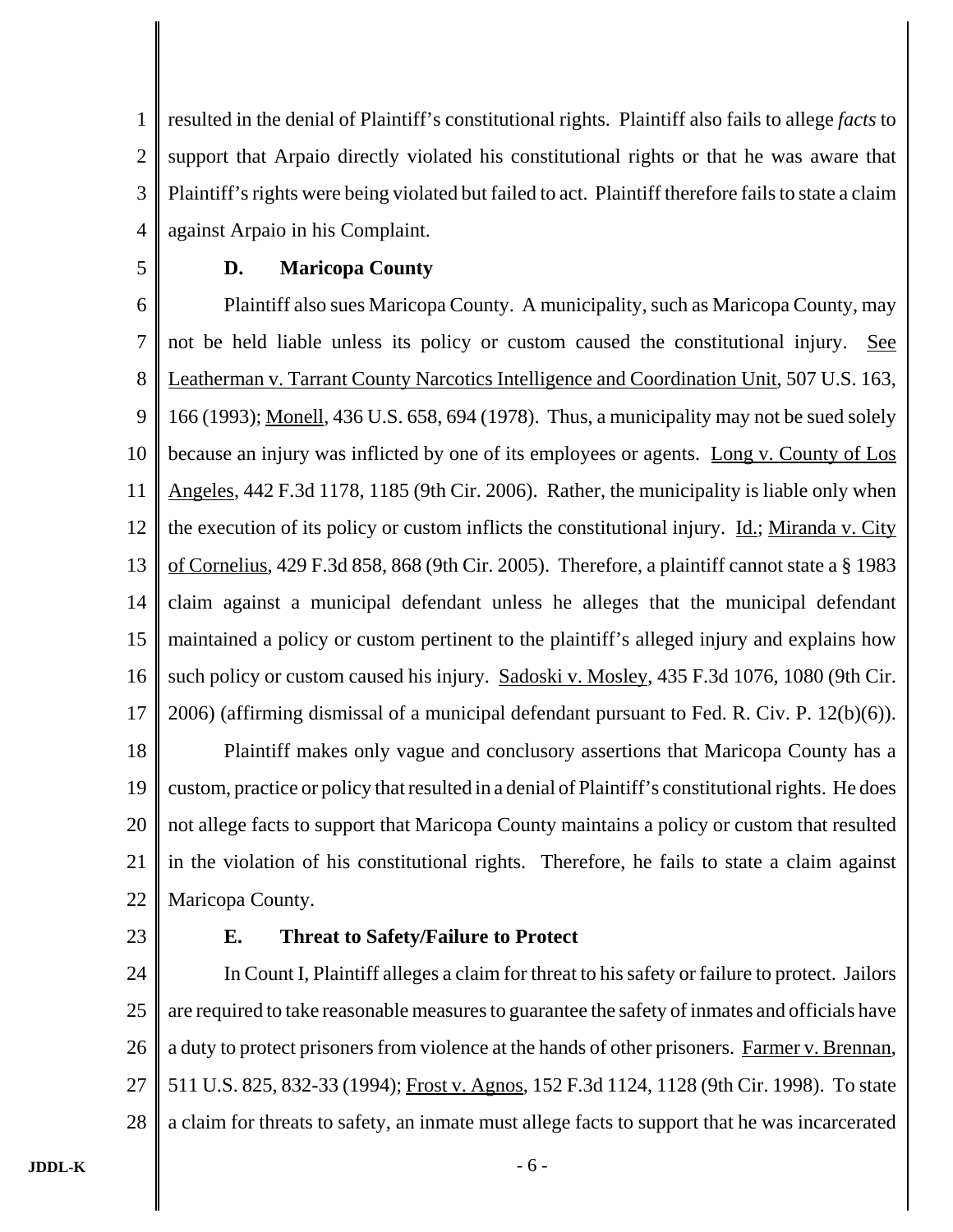1 2 3 4 5 6 7 8 under conditions posing a substantial risk of harm and that prison officials were "deliberately indifferent" to those risks. Id.; Redman v. County of Los Angeles, 942 F.2d 1435, 1443 (9th Cir. 1991) (*en banc*). To adequately allege deliberate indifference, a plaintiff must set forth facts to support that a defendant knew of, but disregarded, an excessive risk to inmate safety. Farmer, 511 U.S. at 837. That is, "the official must both [have been] aware of facts from which the inference could be drawn that a substantial risk of serious harm exist[ed], and he must also [have] draw[n] the inference." Farmer, 511 U.S. at 837; Frost, 152 F.3d at 1128; Redman, 942 F.2d at 1442.

9 10 11 12 13 Plaintiff alleges that he smelled alcohol on Deputy A. Plaintiff does not allege facts to support that he reported this to any other officer or facts to support that any officer was aware of facts from which the inference could be drawn that Deputy A was driving under the influence. Plaintiff therefore fails to state a claim for failure to protect or threats to his safety against any Defendant.

14

## **F. Medical Care**

15 16 17 18 19 20 21 22 23 24 25 26 27 28 In Count II, Plaintiff alleges that he received constitutionally inadequate medical care. To state a claim for a constitutional violation regarding medical care, a plaintiff must allege facts to support that he has or had a serious medical need and that a particular defendant acted with deliberate indifference to that need. See Estelle v. Gamble, 429 U.S. 97, 104-05 (1976) (Eighth Amendment standard for convicted inmates); Lolli v. County of Orange, 351 F.3d 410, 418-19 (9th Cir. 2003) (Fourteenth Amendment standard for unconvicted inmates). To allege a serious medical need, a plaintiff must set forth facts to support that the "'failure to treat a prisoner's condition could result in further significant injury or the 'unnecessary and wanton infliction of pain.'" Jett v. Penner, 439 F.3d 1091, 1096 (9th Cir. 2006) (quoting McGuckin v. Smith, 974 F.2d 1050, 1059 (9th Cir. 1991), overruled on other grounds by WMX Techs, Inc. v. Miller, 104 F.3d 1133 (9th Cir. 1997) (*en banc*)). Deliberate indifference may occur if "prison officials deny, delay or intentionally interfere with medical treatment." Hutchinson v. United States, 838 F.2d 390, 394 (9th Cir. 1988). Mere negligence, however, "'in diagnosing or treating a medical condition, without more, does not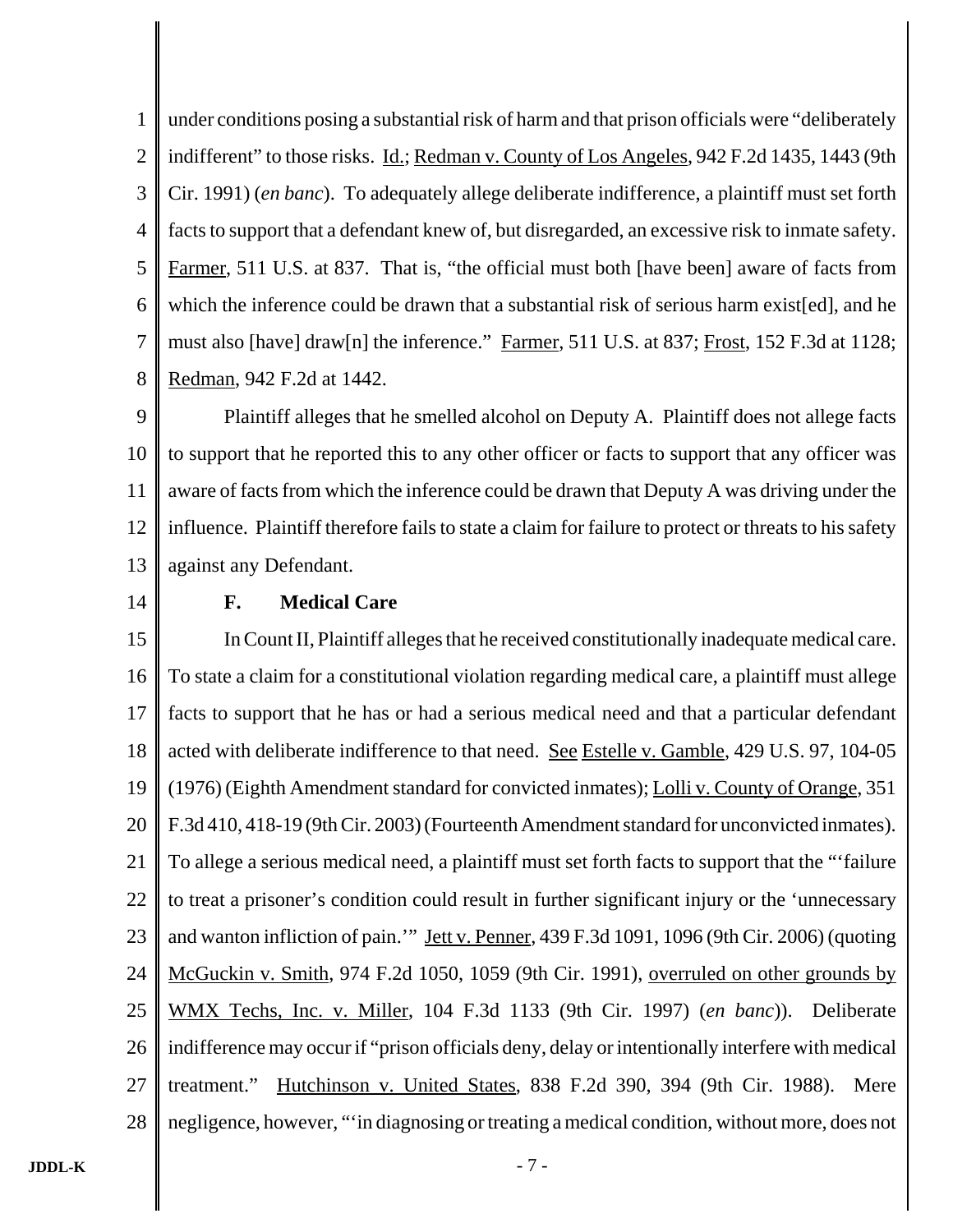1 2 3 4 5 6 7 8 violate a prisoner"s Eighth Amendment rights.'" Lopez, 203 F.3d at 1131 (quoting Hutchinson, 838 F.2d at 394). Further, a delay in receiving medical care, without more, is insufficient to state a claim against a jailor for deliberate indifference unless the plaintiff can show that the delay in treatment harmed him. Shapley v. Nevada Bd. of State Prison Comm'rs, 766 F.2d 404, 407 (9th Cir. 1985). In addition, differences in judgment between an inmate and jail medical personnel regarding appropriate medical diagnosis or treatment are not enough to state a deliberate indifference claim. Sanchez v. Vild, 891 F.2d 240, 242 (9th Cir. 1989).

9 10 11 12 13 14 15 16 17 18 19 Plaintiff alleges that after arrival at the Glendale court, Deputy A and other officers refused to provide emergency medical attention or to take him to the hospital. Plaintiff was then transported back to the Fourth Avenue Jail, where he was taken to the medical station for transport to the Maricopa County Medical Center. Several hours later, Plaintiff was examined by a doctor and a CAT scan was ordered. The same afternoon, a doctor prescribed pain medication, recommended an MRI, and a follow-up examination. The next day, November 6, 2008, Plaintiff was examined by a doctor at the Fourth Avenue Jail and was prescribed pain medication. On November 20, 2008, Plaintiff was charged \$20 by Maricopa County Correctional Health Services for his medical appointment. Plaintiff contends that he has received no additional follow-up care and that multiple health needs requests have been ignored or denied.

20 21 22 23 24 25 Plaintiff does not describe the nature or severity of any injury, nor does he allege facts to support that any injury was readily apparent to staff such that the failure to seek emergency treatment constituted deliberate indifference. Further, while Plaintiff contends that he received no further medical follow-up after an examination the day after the accident, he does not allege what, if any, symptoms he continued to suffer or their severity. For these reasons, Plaintiff fails to state a claim for deliberate indifference to a serious medical need.

26 **V. State Law Claim**

27 28 In Count III, Plaintiff alleges a state law claim for negligence pursuant to the Court's supplemental jurisdiction. This claim will be dismissed without prejudice. Where a federal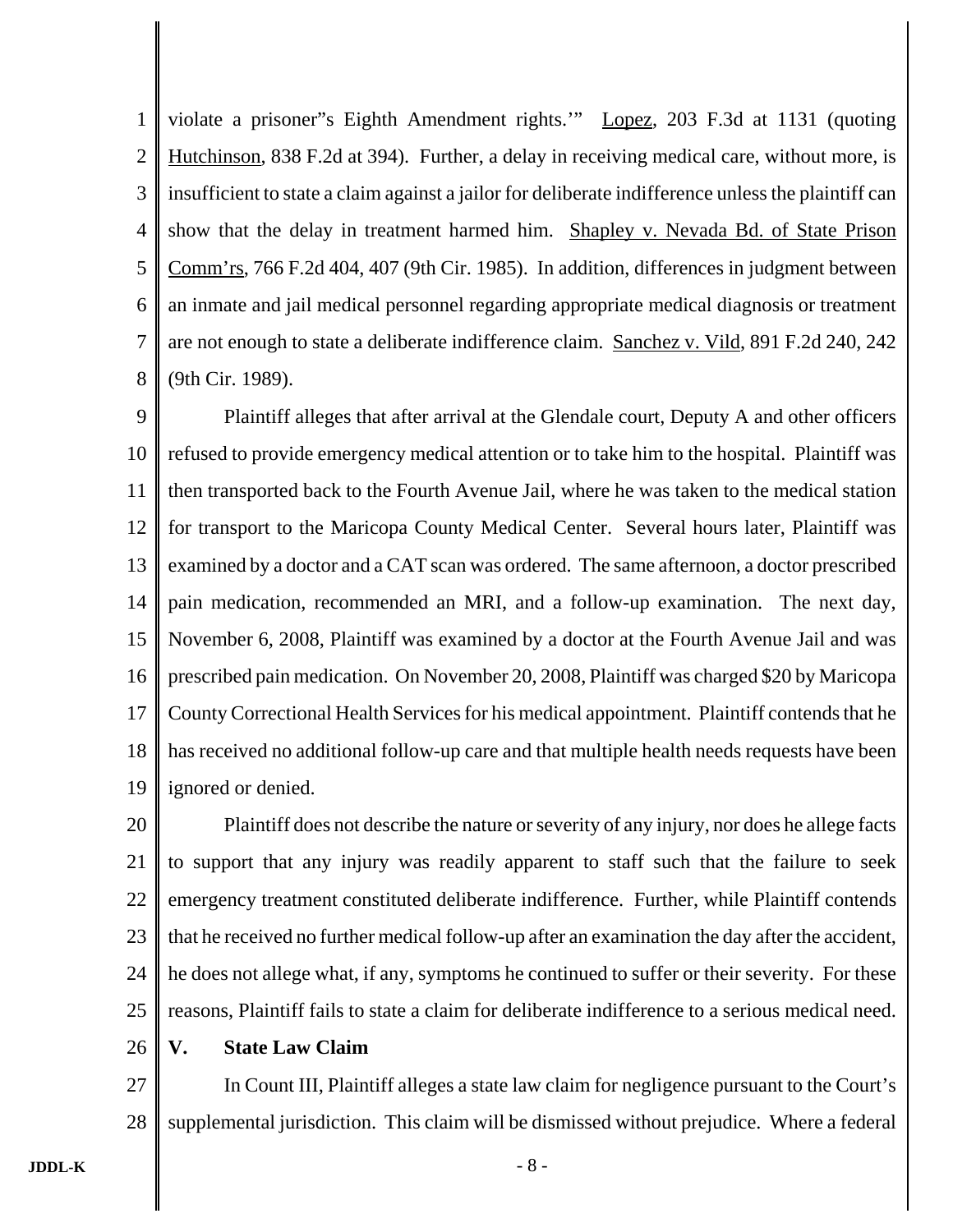1 2 3 4 5 6 7 court has original jurisdiction over an action, such as a case asserting violations of 42 U.S.C. § 1983, the doctrine of pendent jurisdiction allows a federal court to exercise "pendent" or "supplemental" jurisdiction over closely related state law claims. Bahrampour v. Lampert, 356 F.3d 969, 978 (9th Cir. 2004) (citing 28 U.S.C. § 1367(a)). Because Plaintiff has failed to state a federal constitutional claim in his Complaint, the Court declines to exercise jurisdiction over any state law claim and will dismiss such claims without prejudice. 28 U.S.C. § 1367(c).

#### 8 **VI. Leave to Amend**

9 10 11 12 13 14 For the foregoing reasons, Plaintiff's Complaint will be dismissed for failure to state a claim upon which relief may be granted. Within 30 days, Plaintiff may submit a first amended complaint to cure the deficiencies outlined above. The Clerk of Court will mail Plaintiff a court-approved form to use for filing a first amended complaint. If Plaintiff fails to use the court-approved form, the Court may strike the amended complaint and dismiss this action without further notice to Plaintiff.

15 16 17 18 Plaintiff must clearly designate on the face of the document that it is the "First Amended Complaint." The first amended complaint must be retyped or rewritten in its entirety on the court-approved form and may not incorporate any part of the original Complaint by reference. Plaintiff may include only one claim per count.

19 20 21 22 23 24 A first amended complaint supersedes the original complaint. Ferdik v. Bonzelet, 963 F.2d 1258, 1262 (9th Cir. 1992); Hal Roach Studios v. Richard Feiner & Co., 896 F.2d 1542, 1546 (9th Cir. 1990). After amendment, the Court will treat an original complaint as nonexistent. Ferdik, 963 F.2d at 1262. Any cause of action that was raised in the original complaint is waived if it is not raised in a first amended complaint. King v. Atiyeh, 814 F.2d 565, 567 (9th Cir. 1987).

25 **VII. Warnings**

26

## **A. Release**

27 28 Plaintiff must pay the unpaid balance of the filing fee within 120 days of his release. Also, within 30 days of his release, he must either (1) notify the Court that he intends to pay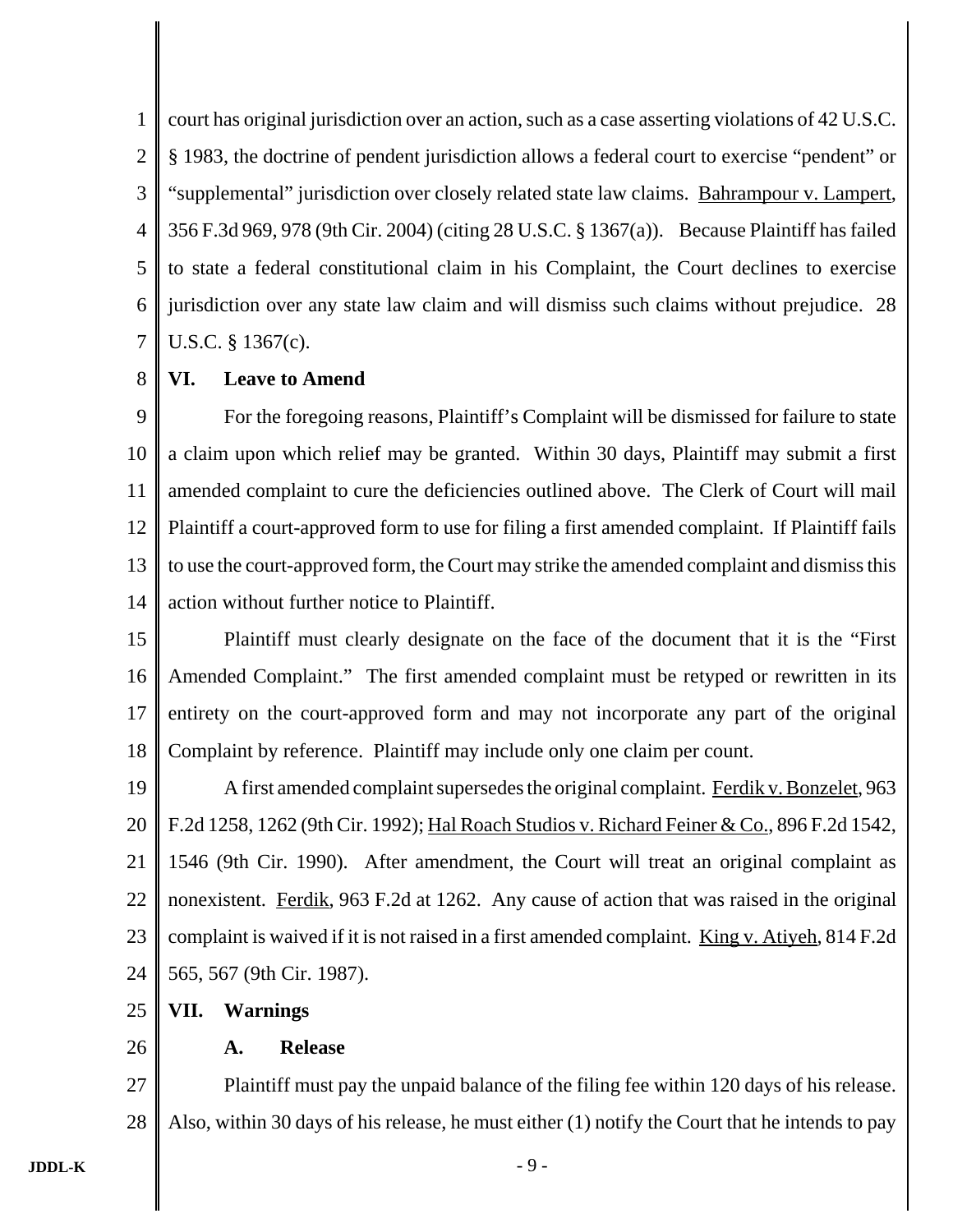1 2 the balance or (2) show good cause, in writing, why he cannot. Failure to comply may result in dismissal of this action.

3

# **B. Address Changes**

4 5 6 7 Plaintiff must file and serve a notice of a change of address in accordance with Rule 83.3(d) of the Local Rules of Civil Procedure. Plaintiff must not include a motion for other relief with a notice of change of address. Failure to comply may result in dismissal of this action.

8

## **C. Copies**

9 10 11 Plaintiff must submit an additional copy of every filing for use by the Court. See LRCiv 5.4. Failure to comply may result in the filing being stricken without further notice to Plaintiff.

12

## **D. Possible "Strike"**

13 14 15 16 17 18 19 20 21 Because the Complaint has been dismissed for failure to state a claim, if Plaintiff fails to file an amended complaint correcting the deficiencies identified in this Order, the dismissal may count as a "strike" under the "3-strikes" provision of 28 U.S.C. § 1915(g). Under the 3-strikes provision, a prisoner may not bring a civil action or appeal a civil judgment *in forma pauperis* under 28 U.S.C. § 1915 "if the prisoner has, on 3 or more prior occasions, while incarcerated or detained in any facility, brought an action or appeal in a court of the United States that was dismissed on the grounds that it is frivolous, malicious, or fails to state a claim upon which relief may be granted, unless the prisoner is under imminent danger of serious physical injury." 28 U.S.C. § 1915(g).

22

28

# **E. Possible Dismissal**

23 24 25 26 If Plaintiff fails to timely comply with every provision of this Order, including these warnings, the Court may dismiss this action without further notice. See Ferdik, 963 F.2d at 1260-61 (a district court may dismiss an action for failure to comply with any order of the Court).

#### 27 **IT IS ORDERED:**

(1) Plaintiff's Application to Proceed *In Forma Pauperis,* filed with the Complaint,